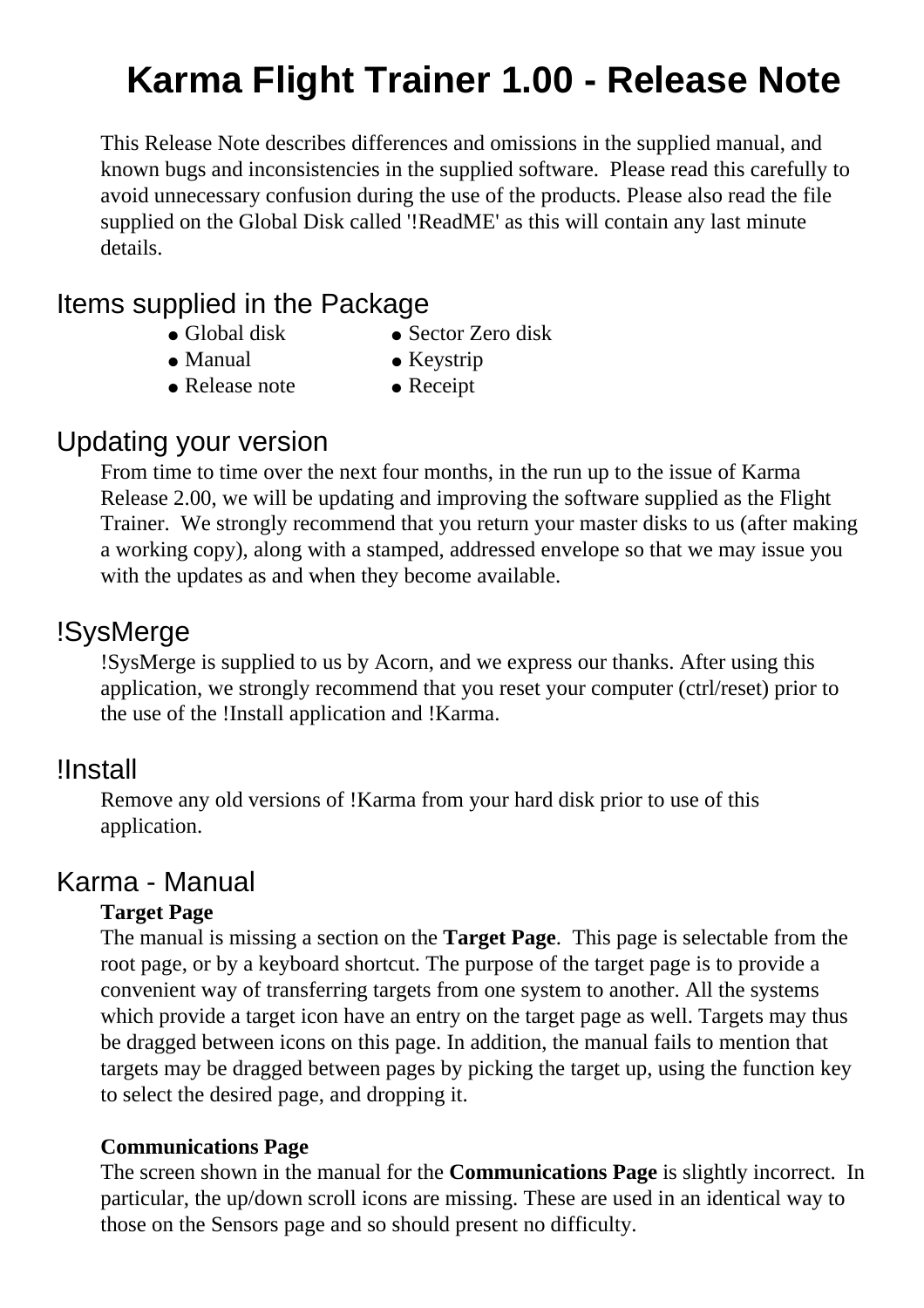#### **Use of keys**

The manual describing the keyboard layout is out of date. The up to date situation is described below.



| f1             | Root page        | f9  | <b>Communications</b>   |
|----------------|------------------|-----|-------------------------|
| f2             | <b>FlightB</b>   | f10 | <b>Sensors</b>          |
| f3             | <b>Autopilot</b> | f11 | Hopper embark/disembark |
| f <sub>4</sub> | <b>Charts</b>    | f12 | Hopper beam in/out      |
| f5             | <b>Targets</b>   |     |                         |

#### **Keys used in conjunction with another key**

| Left hand alt   | Double power of angular thrust key |
|-----------------|------------------------------------|
| Left hand shift | <b>Prevent auto repeat</b>         |

| <b>Other Keys - miscellaneous</b>         |                                     |
|-------------------------------------------|-------------------------------------|
| <b>Escape</b>                             | <b>Return to desktop</b>            |
| <b>Keypad Enter</b>                       | Restore view of space shortcut      |
|                                           | (after use of charts page)          |
| $\sim$ (tidle, top left of main keyboard) | Toggle mouse / keyboard flight mode |